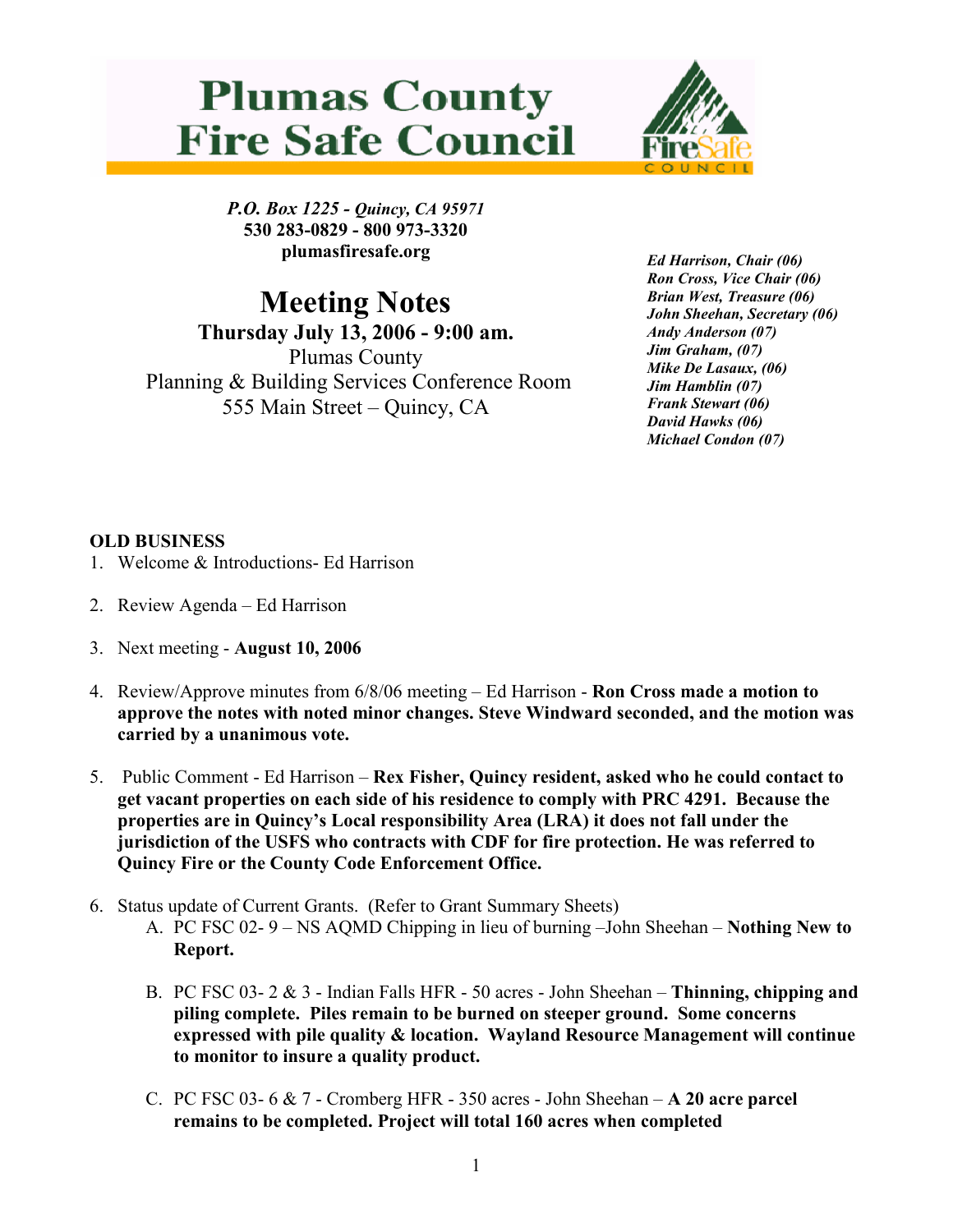- D. PC FSC 03–9 & 04-9 Graeagle Fuelbreak THP 200 acres John Sheehan Council is still awaiting a decision by Graeagle Land and Water on their harvest strategy with respect to grant funding. Concerns expressed about being able to extend the project if no activity occurs.
- E. PC FSC 03 –12  $& 13$  Elderly/Disabled Defensible Space John Sheehan There are enough remaining funds to pay for the work currently scheduled. Two new projects have been treated and a number of prior participants' properties have been maintained.
- F. PC FSC 03-16 –Delleker North HFR -148 acres- John Sheehan Project is complete. Jerry Hurley made a PowerPoint presentation on fuel reduction activities with photos prior to and after treatment along with expected fire behavior conditions. John will prepare the final report this month.
- G. PC FSC 04-1, 2,  $\&$  8 C Road HFR 117 acres John Sheehan **Brian Wayland met** with Topper's Tree Service and expects to get back into this area by August, after completing work on other projects and the Red Clover Project.
- H. PC FSC 04-3 & 10 Gold Mountain HFR- 320 acres John Sheehan Council is still awaiting a decision by Graeagle Land and Water Company on their harvest strategy wit respect to grant funding. Concerns expressed about being able to extend the project if no activity occurs.
- I. PC FSC 04-4  $& 12$  Canyon Dam HFR 900 acres– John Sheehan Nothing New to Report.
- J. PC FSC 04-6 County Stewardship Proposal John Sheehan Nothing New to Report.
- K. PC FSC 04-7 & 11 Red Clover (Genesee) HFR– 107 acres John Sheehan **Brian** Wayland met with Topper's Tree Service and expects to get back into this area by August, after completing work on other projects. John, Mike De Lasaux, & Jerry Hurley met with the project proponents to discuss progress and concerns on 7/10/06.
- L. PC FSC 05-1 & 06-7 PC FSC Council Coordination John Sheehan –Work continues with website updates, sharing of firesafe information, press releases  $\&$  associated grant activities.
- **M.** PC FSC 05-2  $\&$  6 Whitehawk HFR- 121 acres John Sheehan Pete Thill, RPF, has begun tree marking & layout in the common area.
- N. PC FSC 05-3  $\& 7$  Greenhorn HFR 30 acres John Sheehan **Brian Wayland, RPF,** reported that the property lines have been flagged and he expect the project to begin in the late fall.
- O. PC FSC 05-4 & 8 Grizzly Ck. HFR- 128 acres John Sheehan Steve Windward, RPF, reported he has met with a number of the landowners to discuss prescriptions and locate landlines.